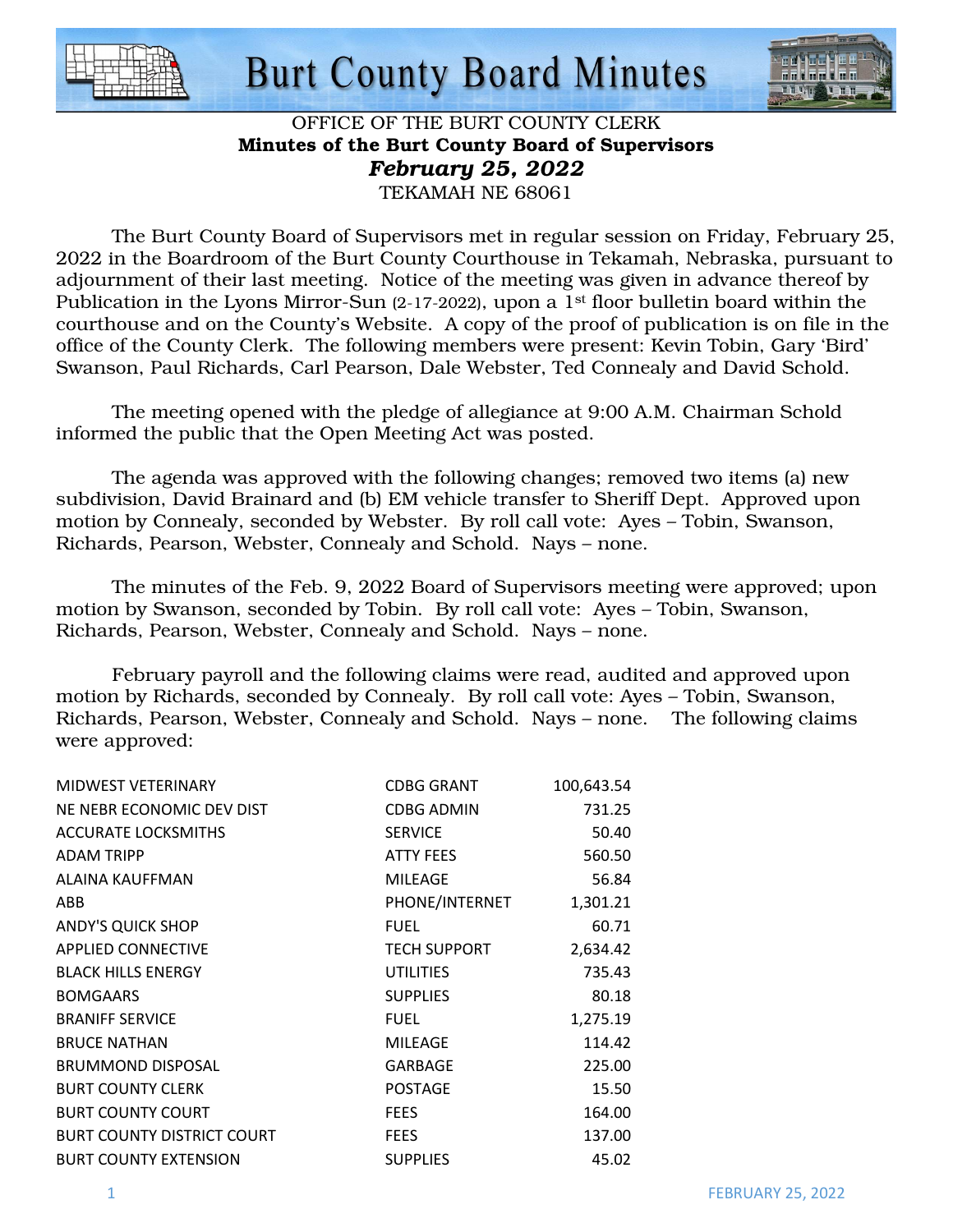



| <b>BURT COUNTY PPD</b>             | <b>UTILITIES</b>      | 299.65    |
|------------------------------------|-----------------------|-----------|
| <b>BURT COUNTY SHERIFF</b>         | <b>SERVICES</b>       | 366.35    |
| <b>BURT COUNTY TREASURER</b>       | <b>TRANSFER</b>       | 30,000.00 |
| <b>CANON FINANCIAL</b>             | <b>COPIER</b>         | 53.98     |
| <b>CENTURY LINK</b>                | <b>SERVICE</b>        | 352.97    |
| <b>CITY TEKAMAH</b>                | <b>UTILITIES</b>      | 135.66    |
| <b>CLASSIC CLEAN CARWASH</b>       | <b>EQUIP</b>          | 22.00     |
| CNA AUTO SERVICES, LLC             | <b>SUPPLIES</b>       | 175.62    |
| <b>COLONIAL RESEARCH</b>           | <b>SUPPLIES</b>       | 266.57    |
| <b>CONSTELLATION GAS</b>           | <b>UTILITIES</b>      | 660.51    |
| <b>CUBBY'S</b>                     | <b>FUEL</b>           | 899.05    |
| <b>CVSOAN</b>                      | <b>REGISTRATION</b>   | 60.00     |
| <b>DALE WEBSTER</b>                | <b>CHECKING ROADS</b> | 53.82     |
| DANKO EMERGENCY EQUIP              | SAFETY HELMETS        | 517.73    |
| DAS STATE ACCOUNTING-CENTRAL FIN.  | <b>TELE TYPE</b>      | 350.00    |
| DAS STATE ACCT                     | <b>SOFTWARE</b>       | 185.28    |
| <b>DAVID SCHOLD</b>                | <b>CHECKING ROADS</b> | 40.95     |
| DRIVERS LICENSE GUIDE CO           | <b>ID GUIDE</b>       | 35.95     |
| <b>EAKES OFFICE PLUS</b>           | <b>SUPPLIES</b>       | 257.81    |
| ES&S                               | <b>ELECTION</b>       | 2,504.68  |
| <b>FIRST NATL BANK</b>             | <b>SUPPLIES</b>       | 36.29     |
| FIRST NE BANK OF NEBR              | SAFE DEPOSIT BOX      | 50.00     |
| <b>FRANCES FRENCH</b>              | <b>PRIOR SERVICE</b>  | 11.00     |
| <b>GARY SWANSON</b>                | <b>CHECKING ROADS</b> | 71.37     |
| <b>GENE STEFFY</b>                 | PARTS/EQUIP           | 1,954.05  |
| <b>GRAFIX SHOPPE</b>               | PARTS/EQUIP           | 534.95    |
| <b>GRAHAM TIRE</b>                 | <b>EQUIP</b>          | 228.00    |
| <b>GREAT AM FINANCIAL</b>          | <b>COPIER</b>         | 245.63    |
| HUNTEL COMMUNICATIONS              | <b>SERVICE</b>        | 187.50    |
| <b>ILA DAVIS</b>                   | <b>PRIOR SERVICE</b>  | 18.00     |
| <b>JACK'S UNIFORMS &amp; EQUIP</b> | <b>UNIFORMS</b>       | 2,135.22  |
| <b>JAN RASMUSSEN</b>               | <b>MILEAGE</b>        | 35.10     |
| <b>JANE PAUL</b>                   | OFFICE SUPPORT        | 54.00     |
| JAY W JOHNSON                      | <b>MILEAGE</b>        | 104.13    |
| <b>JEANICE BOWERS</b>              | <b>MILEAGE</b>        | 73.71     |
| <b>JENNIFER HANSEN</b>             | MILEAGE/MILES         | 134.50    |
| <b>JONES AUTOMOTIVE</b>            | <b>PARTS</b>          | 60.00     |
| JONI L. RENSHAW                    | <b>PRIOR SERVICE</b>  | 156.00    |
| <b>KATIE HART</b>                  | <b>SUPPLIES</b>       | 101.40    |
| <b>KB'S MINI MART</b>              | <b>FUEL</b>           | 1,090.93  |
| LA QUINTA INN                      | <b>WORKSHOP</b>       | 119.00    |
| LEE AGRI-MEDIA                     | <b>PUBLISHING</b>     | 1,344.35  |
| MID-AMERICAN                       | <b>INSURANCE</b>      | 15,248.00 |
| <b>MILLS LAW</b>                   | <b>ATTY FEES</b>      | 1,781.25  |
| MIPS INC                           | SOFTWARE              | 2,339.83  |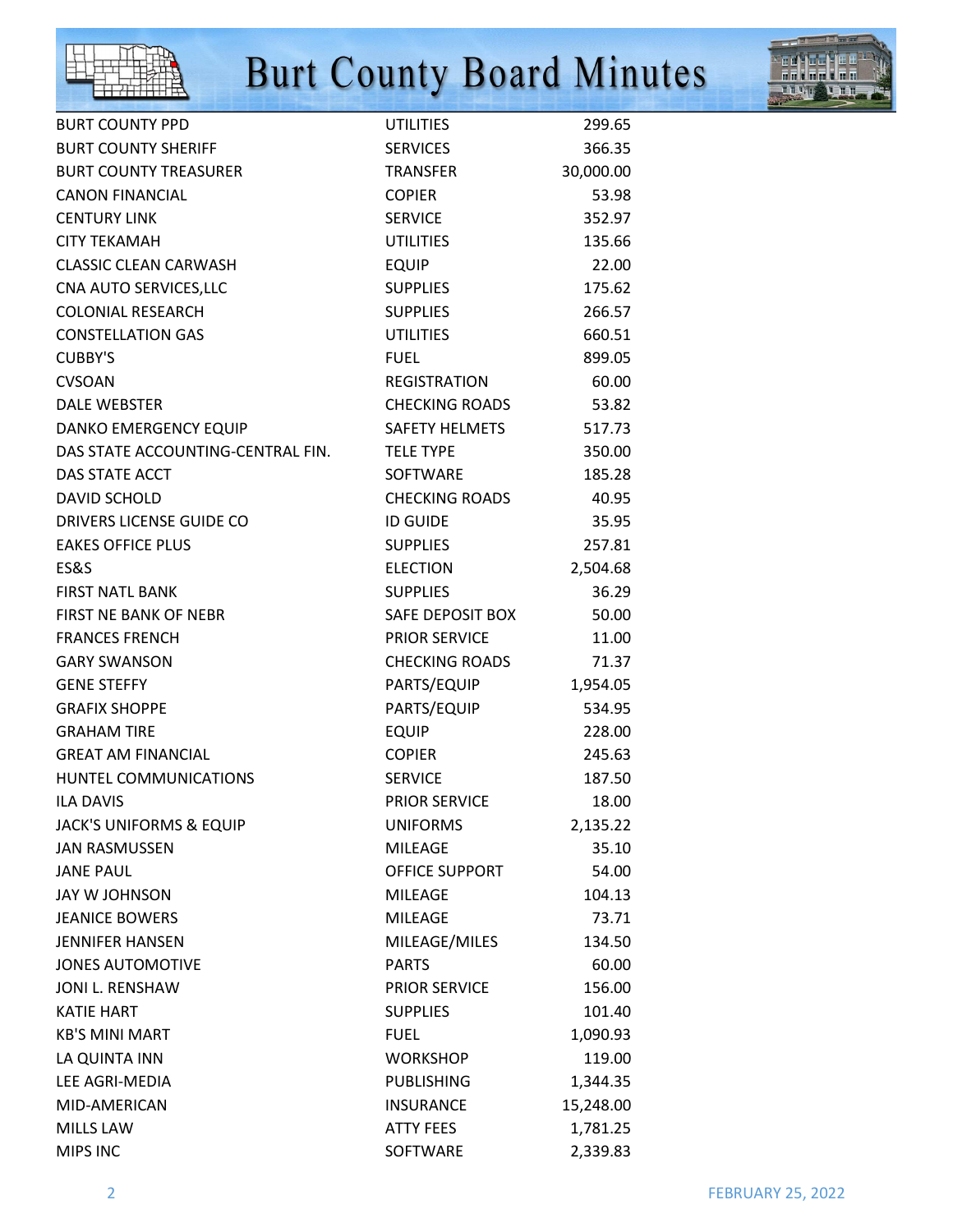



| <b>NACO</b>                          | REGISTRATION          | 210.00    |
|--------------------------------------|-----------------------|-----------|
| <b>NACT</b>                          | <b>TEXT BOOK</b>      | 230.00    |
| <b>NE ASSN TREASURERS</b>            | <b>DUES</b>           | 50.00     |
| <b>NE DHHS</b>                       | <b>LODGING</b>        | 93.00     |
| <b>NPPD</b>                          | <b>UTLITIES</b>       | 1,015.45  |
| <b>NICK WURTH LAW</b>                | ATTY FEES             | 1,117.50  |
| <b>OAKLAND EXPRESS</b>               | <b>FUEL</b>           | 90.00     |
| OAKLAND INDEPENDENT                  | <b>PUBLISHING</b>     | 1,738.38  |
| <b>OAKLAND LUMBER</b>                | PARTS/SUPPLY          | 282.24    |
| <b>OFFICE WAREHOUSE</b>              | <b>SUPPLIES</b>       | 336.92    |
| PELAN FUNERAL SERVICES               | <b>COUNTY BURIAL</b>  | 1,650.00  |
| PHYSICIANS LAB                       | <b>FEES</b>           | 100.00    |
| <b>QUADIENT FINANCE</b>              | <b>SUPPLIES</b>       | 40.56     |
| <b>QUALITY PRINTING &amp; OFFICE</b> | <b>SUPPLIES</b>       | 932.87    |
| <b>RAY O'HERRON</b>                  | <b>SERVICE</b>        | 1,384.54  |
| <b>SHARON WIMER</b>                  | OFFICE SUPPORT        | 97.26     |
| <b>SHAWN HAGERTY</b>                 | SERVICES WC           | 75.00     |
| <b>STACEY KEYS</b>                   | <b>MILEAGE</b>        | 62.64     |
| STAMP FULFILL SERVICES               | <b>SUPPLIES</b>       | 352.50    |
| <b>STATE OF NEBR</b>                 | <b>SUPPLIES</b>       | 20.00     |
| <b>STEPHEN J KRAVIEC</b>             | <b>CONTRACT ATTY</b>  | 2,004.40  |
| <b>STUREK MEDIA</b>                  | <b>PUBLISHING</b>     | 126.31    |
| THE APOTHECARY SHOP                  | <b>JAIL MEDICAL</b>   | 111.61    |
| <b>TED CONNEALY</b>                  | <b>CHECKING ROADS</b> | 24.57     |
| THURSTON CO                          | <b>JAIL</b>           | 3,150.00  |
| <b>TK ELEVATOR</b>                   | MAINTENANCE           | 293.51    |
| <b>TRI-STATE COMM</b>                | RADIO EQUIP           | 3,900.64  |
| <b>UNL</b>                           | <b>WAGES</b>          | 17,442.89 |
| <b>USPS</b>                          | <b>POSTAGE</b>        | 5,000.00  |
| <b>VERIZON WIRELESS</b>              | <b>SERVICE</b>        | 737.28    |
| VISUAL EDGE, COUNSEL                 | <b>COPIER</b>         | 257.27    |
| <b>WASHINGTON COUNTY SHERIFF</b>     | JAIL                  | 2,015.00  |
| <b>WELLS FARGO FINANCIAL</b>         | <b>COPIER</b>         | 89.16     |
| WP NEWS                              | <b>PUBLISHING</b>     | 89.42     |
| <b>WILLIAM E KAISER</b>              | <b>SERVICE</b>        | 560.00    |
| <b>WILLIAM OUREN</b>                 | <b>SERVICE</b>        | 75.00     |
| <b>ZELLE</b>                         | <b>CONTRACT</b>       | 3,052.07  |
| <b>ANN CHYTKA</b>                    | <b>MILEAGE</b>        | 110.57    |
| <b>BI-STATE MOTOR</b>                | PAINT/SUPPLIES        | 809.80    |
| <b>BOMGAARS</b>                      | <b>SUPPLIES</b>       | 3,416.62  |
| <b>BREHMER MFG</b>                   | <b>STEEL PRODUCTS</b> | 1,311.57  |
| BRUMMOND COUNTRY DISPOSAL            | <b>GARBAGE</b>        | 90.00     |
| <b>BUDDIES MINI MART</b>             | <b>FUEL</b>           | 369.94    |
| <b>CAPITAL ONE TRADE</b>             | <b>TIRE TOOLS</b>     | 162.91    |
| <b>CITY LYONS</b>                    | <b>UTILITIES</b>      | 287.61    |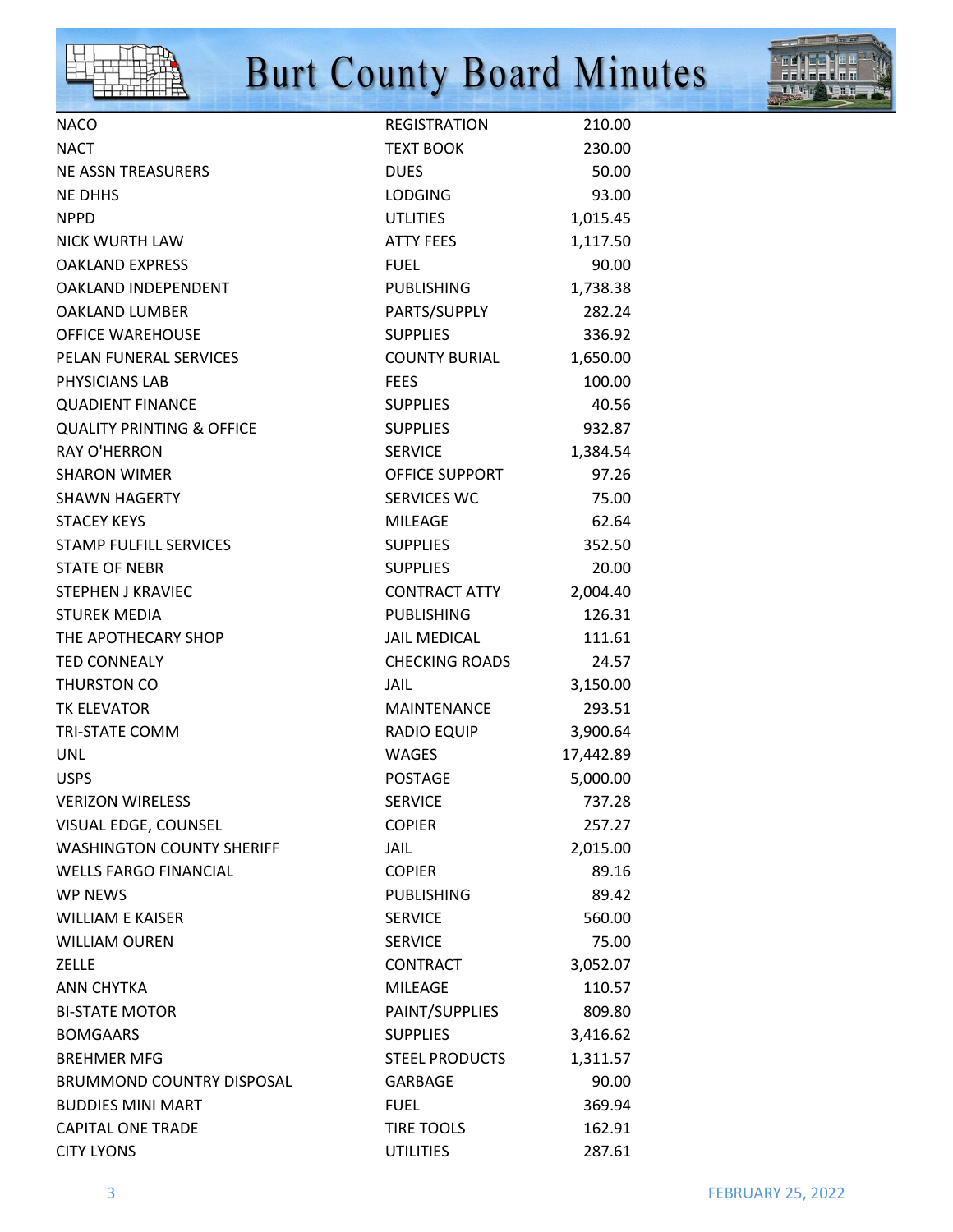



| <b>CITY OAKLAND</b>             | <b>UTILITIES</b>     | 23.25     |
|---------------------------------|----------------------|-----------|
| <b>CUMING COUNTY INDUSTRIES</b> | <b>PARTS</b>         | 70.00     |
| <b>DECATUR EXPRESS</b>          | <b>FUEL</b>          | 1,025.53  |
| DELWIN D ANDERSON               | <b>PRIOR SERVICE</b> | 84.00     |
| <b>FAITH REGIONAL</b>           | <b>TESTING</b>       | 32.00     |
| <b>FARMERS PRIDE</b>            | <b>DIESEL</b>        | 2,573.83  |
| FILTER CARE NEBR.               | <b>FILTER</b>        | 40.00     |
| <b>FIRST NATL BANK</b>          | <b>SUPPLIES</b>      | 1,849.24  |
| GINI, LLC                       | <b>FUEL</b>          | 69.95     |
| <b>GREG BRUMMOND</b>            | <b>MISC SERVICES</b> | 786.95    |
| <b>HOOPER HEAT AND COOL</b>     | <b>HEATER</b>        | 4,312.00  |
| <b>HUSKER ENGINEERING</b>       | <b>EWP SITES</b>     | 19,960.08 |
| <b>LAWSON PRODUCTS</b>          | <b>SUPPLIES</b>      | 134.06    |
| <b>MHC KENWORTH</b>             | <b>PARTS</b>         | 209.46    |
| MIDWEST SERVICE AND SALES       | <b>PARTS</b>         | 78.25     |
| MIDWEST SERVICE                 | <b>FUEL</b>          | 4,543.70  |
| <b>MONROE TRUCK EQUIP</b>       | PARTS/FREIGHT        | 2,195.89  |
| NICHOLAS FRENCH                 | <b>REIMBURSE</b>     | 351.50    |
| NICHOLAS KOPIETZ                | <b>REIMBURSE</b>     | 122.06    |
| NMC CAT RENTAL                  | PARTS/LABOR          | 5,780.77  |
| <b>PEGGY SMITH</b>              | PRIOR SERVICE        | 108.00    |
| <b>SCOTT'S HARDWARE</b>         | <b>SUPPLIES</b>      | 210.20    |
| <b>SHAMBURG AUTO</b>            | <b>SUPPLIES</b>      | 736.94    |
| <b>SIGN DEPOT</b>               | <b>DECALS</b>        | 39.79     |
| <b>STALP GRAVEL</b>             | <b>DE-ICING</b>      | 2,308.23  |
| <b>STEINY'S GENERAL STORE</b>   | <b>SUPPLIES</b>      | 129.14    |
| <b>VERIZON CONNECT</b>          | SERVICE PLAN         | 420.94    |
| <b>VILLAGE CRAIG</b>            | <b>UTILITIES</b>     | 146.00    |
| <b>VILLAGE DECATUR</b>          | <b>UTILITIES</b>     | 81.91     |
| <b>WELDON PARTS</b>             | PARTS/FREIGHT        | 487.05    |
| <b>WP IMPLEMENT</b>             | <b>PARTS</b>         | 619.70    |
| <b>4S SERVICE AND REPAIR</b>    | PARTS/LABOR          | 476.94    |
| <b>KAYLA EISENMENGER</b>        | PROMO WORK           | 229.71    |
| REDTHREAD                       | <b>PROMO</b>         | 1,250.00  |
| <b>GOVT FORMS</b>               | <b>SUPPLIES</b>      | 525.33    |
| <b>CENTURYLINK</b>              | 911 SERVICE          | 729.16    |
| <b>GEOCOMM</b>                  | 911 SERVICE          | 3,850.00  |
| <b>NE NEBR TELEPHONE</b>        | 911 SERVICE          | 127.42    |
| AFLAC                           | <b>EMPE PD ADDL</b>  | 390.91    |
| <b>BCBS</b>                     | <b>INSURANCE</b>     | 51,152.77 |
| <b>FIRST CONCORD</b>            | <b>EMPE PD ADDL</b>  | 414.83    |
| FIRST NATL BANK-NE-EFPTS        | <b>FEDERAL TAXES</b> | 45,616.92 |
| <b>LIBERTY NATL</b>             | <b>EMPE PD ADDL</b>  | 691.51    |
| <b>NATIONWIDE</b>               | <b>EMPE PD ADDL</b>  | 550.00    |
| <b>AMERITAS</b>                 | RETIREMENT           | 22,234.33 |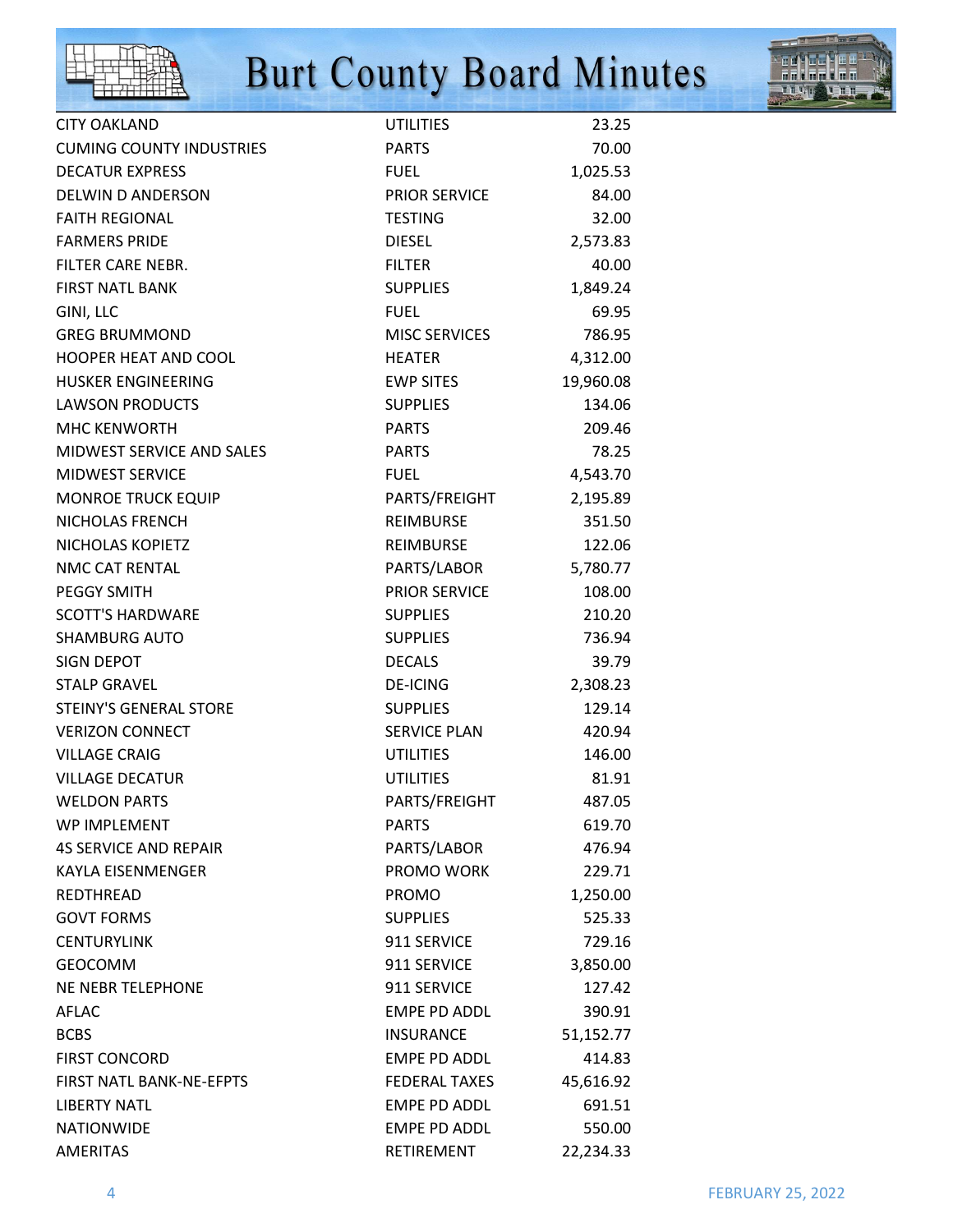|                          | <b>Burt County Board Minutes</b> |          |  |
|--------------------------|----------------------------------|----------|--|
| STATE TAX COMMISSIONER   | <b>STATE TAXES</b>               | 7,161.88 |  |
| VSP                      | <b>VISION INS</b>                | 588.86   |  |
| COLONIAL LIFE            | <b>EMPE PD ADDL</b>              | 57.79    |  |
| CREDIT MGMT              | <b>GARNISHMENT</b>               | 381.41   |  |
| NE CHILD SUPPORT PAY CTR | <b>CHILD SUPPORT</b>             | 830.00   |  |
|                          |                                  |          |  |

COMMUNICATION (3): (1) Reminder - All Form C-1's are DUE March 1st; (2) City of Tekamah: Blighted Property Public Hearing Notices; (3) NDOT: Ann Chytka received her Class A Hwy. Supt. License.

#### Community Wildfire Protection Plan Region

Communication was received from Nebr. Forest Service: regarding Community Wildfire Protection Plan Region and planning for the new region; they asked for the County to designate an individual to participate in planning of this new region. (i.e. EM or Fire District person) KC Bang, Burt County Emergency Manager agreed to be the designated individual on behalf of Burt County; he reported he works closely with all local Fire Districts and he can communicate with them about this new Region.

#### Public Hearing (CUP)

Chairman Schold opened a public hearing at 9:45 A.M. to take comments for a Conditional Use Permit (CUP) for AMG Technology Investment Group dba Nextlink to place a 120' monopole tower for highspeed internet in Section 5 Township 22 Range 10E. Ann Chytka, Zoning Admin. reported that the Zoning Board had approved this CUP at their Feb. 7, 2022 meeting. Public Comment: Vic Jensen shared with the board that the area is in need of the service access the tower will provide. Shane McIntyre with Nextlink provided pictures and details of how these towers are placed and he confirmed that the County's local emergency services do have permission to utilize the towers for their own equipment if need be. The public hearing was closed at 9:49 A.M. Upon motion by Swanson, seconded by Richards, the CUP was approved. By Roll Call Vote: Ayes – Tobin, Swanson, Richards, Pearson, Webster, Connealy and Schold. Nays-none.

 Glen Schuetze with Stalp Gravel presented the 2022 prices. He quoted the following prices effective March 1, 2022: \$14.50 per ton F.O.B., West Point Pit. Delivered: \$17.00 per ton to Craig, \$16.50 per ton to Oakland & \$17.00 per ton to Tekamah (downhaul). ¾ Washed Rock: \$27.50 per ton (F.O.B. Pit)

#### Board of Equalization:

Connealy moved the Board recess at 10:02 AM for *Board of Equalization*, Tobin seconded, motion passed with All Ayes. The Burt County Board of Supervisors reconvened at 10:18 AM upon motion by Connealy, seconded by Pearson, with All Ayes.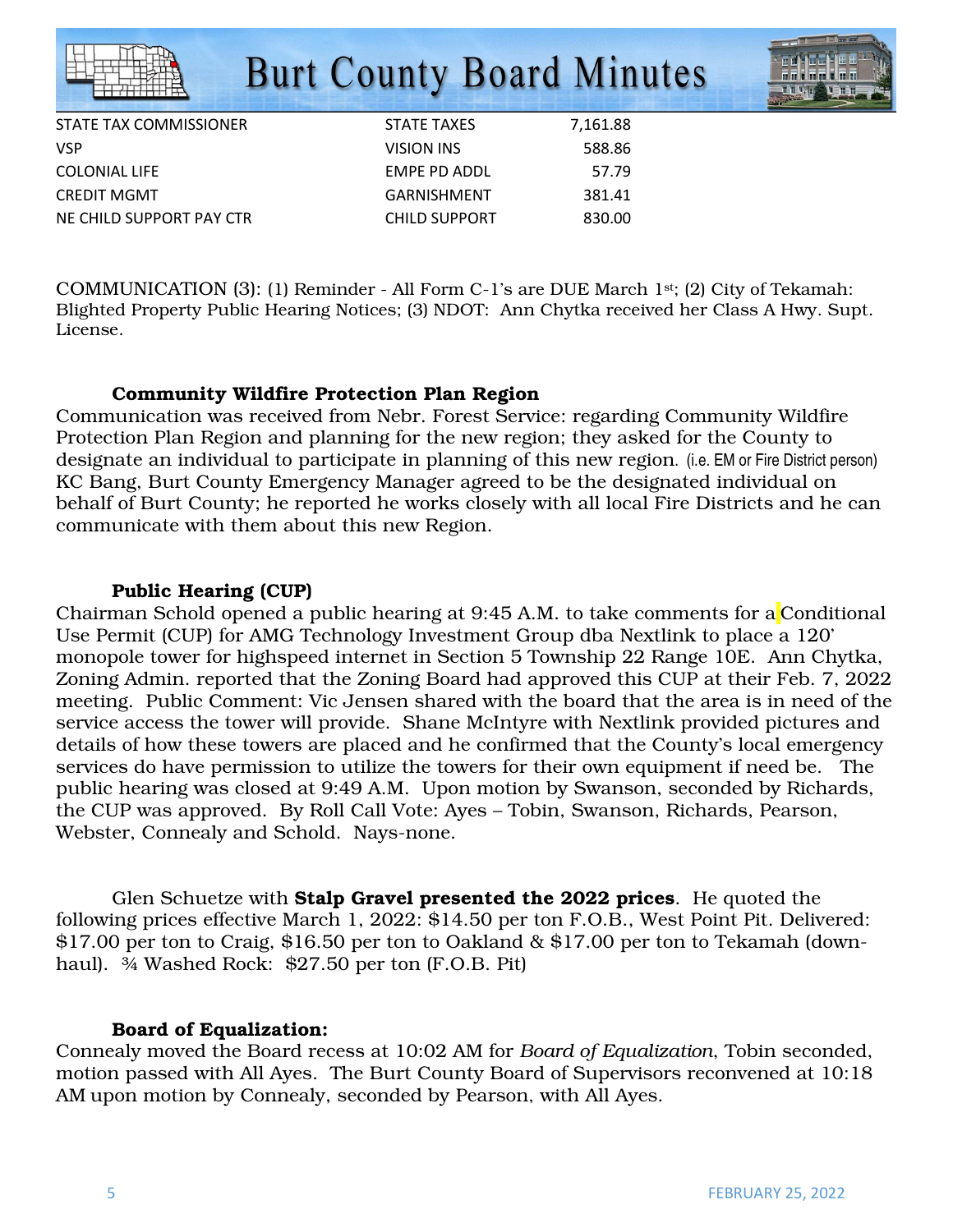



### Burt County Economic Development -Grant applications (3):

The Burt County Economic Development board had reviewed the requests and recommended their approval for all. (1) Lodging Tax (Fund 990) \$500 to Tri-County Saddle Club for advertising Hoot Gibson Rodeo June 3-4, 2022; approved upon motion by Richards, seconded by Pearson. Passed By Roll Call Vote: Ayes – Tobin, Swanson, Richards, Pearson, Webster, Connealy and Schold. Nays – none. (2) Reno Grant (Fund 900) Scott Gatewood for reno of Scott's Hardware -max grant \$6,145.00 (50% low bid); approved upon motion by Connealy, seconded by Tobin. Passed By Roll Call Vote: Ayes – Tobin, Swanson, Richards, Pearson, Webster, Connealy and Schold. Nays – none. (3) Demo Grant (Fund 900) Robert Sparks for demo of 300 E. 9th, Decatur - grant ~\$3,000.00 (50% demo costs); approved upon motion by Richards, seconded by Webster. Passed By Roll Call Vote: Ayes – Tobin, Swanson, Richards, Webster, Connealy and Schold. Nays – Pearson. Pearson was concerned with possible Insurance payments that may be received for properties that are granted demo funds; Swanson and Connealy both sit on the BCEDC board, they'll report the concern back to the BCEDC board.

#### Cost Allocation Plan from Maximus

Chairman Schold signed the Certification of Cost Allocation Plan from Maximus.

#### Zelle HR:

The initial 6-month contract ended January 31, 2022. It will continue to renew monthly until the County sends in written request for a contract end date. No action was taken at this time.

#### Grievance Board Appointment:

Due to a vacant position, the Board approved the addition of Jan Rasmussen to be on the list of employees who can be requested to be added to the Grievance Board when a particular grievance has been submitted; upon motion by Richards, seconded by Swanson, with roll call vote as follows: Ayes – Tobin, Swanson, Richards, Pearson, Webster, Connealy and Schold. Nays – none.

#### Extension Office staffing updates:

Angi Heller and Luan Oliveira, UNL Extension staff, informed the board that they have selected a candidate for the (open) Burt County 4-H assistant position. They reminded the board that the position is unique in that it is considered a full-time UNL position with salary and benefits being funded through the County. Heller further explained that the selected candidate comes with extensive experience, so they are asking Burt County to approve a slightly higher salary than the \$38,000.00 salary that was previously discussed with the County Board. After further discussion, Connealy made a motion to allow the hiring of the selected candidate with the understanding that the total County obligation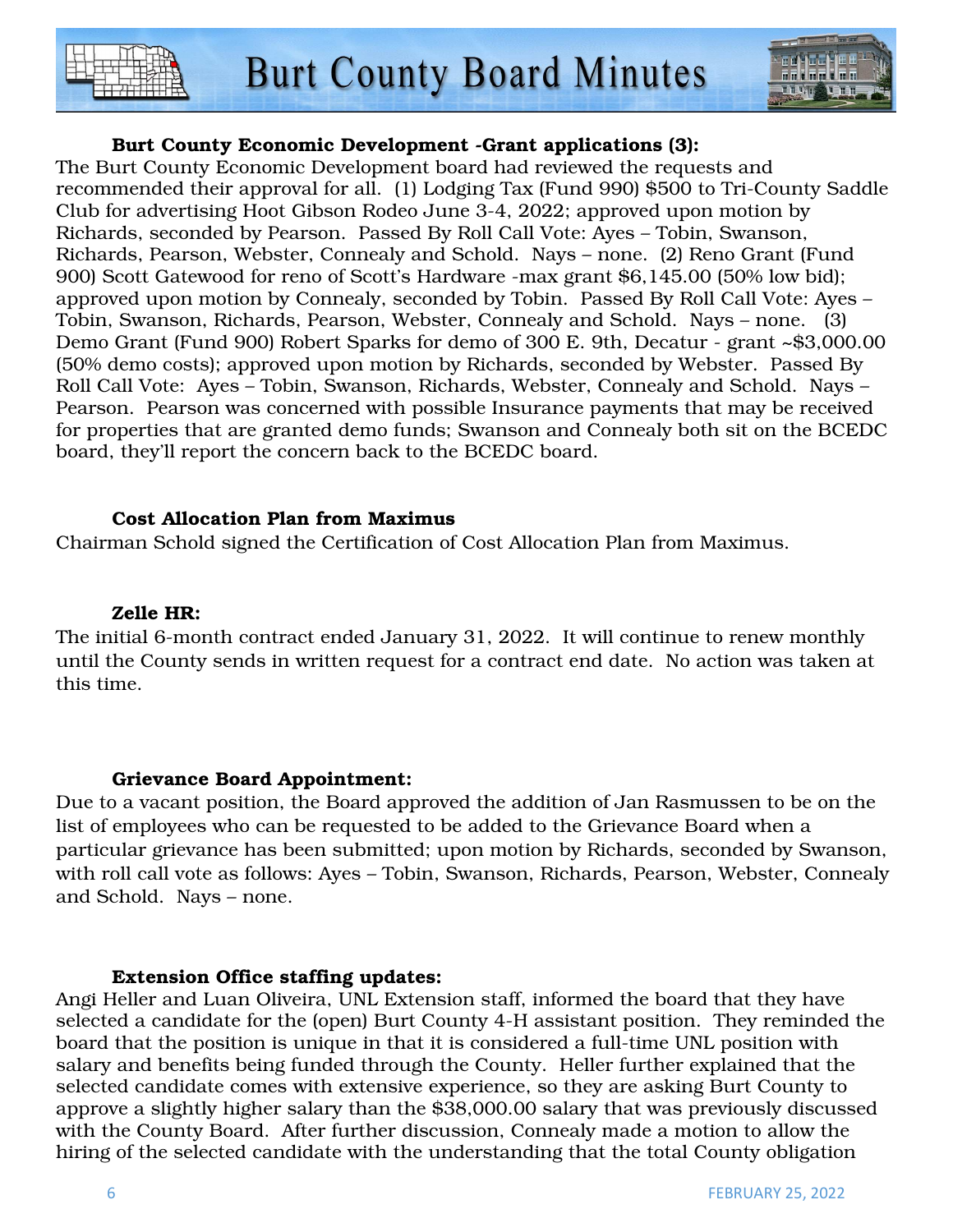



would be \$60,489.00 (\$40,326.00 for salary and \$20,163.00 for the benefits package). Pearson seconded, and the motion passed By Roll Call Vote: Ayes – Tobin, Swanson, Richards, Pearson, Webster, Connealy and Schold. Nays- none. The County will be billed from and make payments to the University of Nebraska for the salary and benefits.

#### Burt County Medicare Program:

Mary Loftis, retired from her UNL position effective January 31, 2022 and explained to the Board that the Medicare services will no longer be provided via UNL programming. Mary Loftis approached the Board about Burt County starting a Medicare service for Burt County Residents. Mary confirmed that she has also provided the services in other Counties, and she is willing to continue that. Options of county employment versus contractual services were discussed and considered; the board asked Loftis to work up a plan to provide her services by way of being an independent contractor, they feel this would be the best option for the County and would be less complicated as she continues to service other areas as she wishes. As for any Medicare programming that Loftis is currently providing for Burt County in the interim, the board agreed to pay her as a part-time employee for the remainder of the 2021-22 FY as it was already budgeted within the Extension budget.

### Resolution #2022-06 \*CDL reimbursement policy:

No action at this time.

## CUP: Buell Consulting on behalf of Parallel Infrastructure (AT&T)

A public hearing was held on Jan. 11, 2022 to take comments for a Conditional Use Permits (CUP) for Buell Consulting on behalf of Parallel Infrastructure (AT&T) to place a 448' guyed tower to provide improved coverage, and fund critical initiatives, such as FirstNet (for emergency response), 5G support, and other new technologies in Section 35 Township 24 Range 9E in Logan Township. The board took no action on that day. County Attorney Talbot has since reviewed and recommended the County Board deny the permit for Parallel Infrastructure. Parallel Infrastructure had asked for a continuance of their application. Attorney for SBA, Matt Munderloh, was present today and the board allowed him time to speak; he reported to the board that since the public hearing, the other party, Parallel Infrastructure, has made no efforts to work with SBA on a solution. The Burt County board voted to deny the CUP for Parallel Infrastructure, LLC; upon motion by Swanson, seconded by Connealy. Roll Call Vote followed: Ayes – Tobin, Swanson, Richards, Pearson, Connealy and Schold. Nays- Webster. Chairman signed the application as 'disapproved'.

### *ROADS: Ann Chytka, Highway Superintendent*

*Fleet:* A replacement pick-up is needed to replace #2 that was totaled; the road dept.